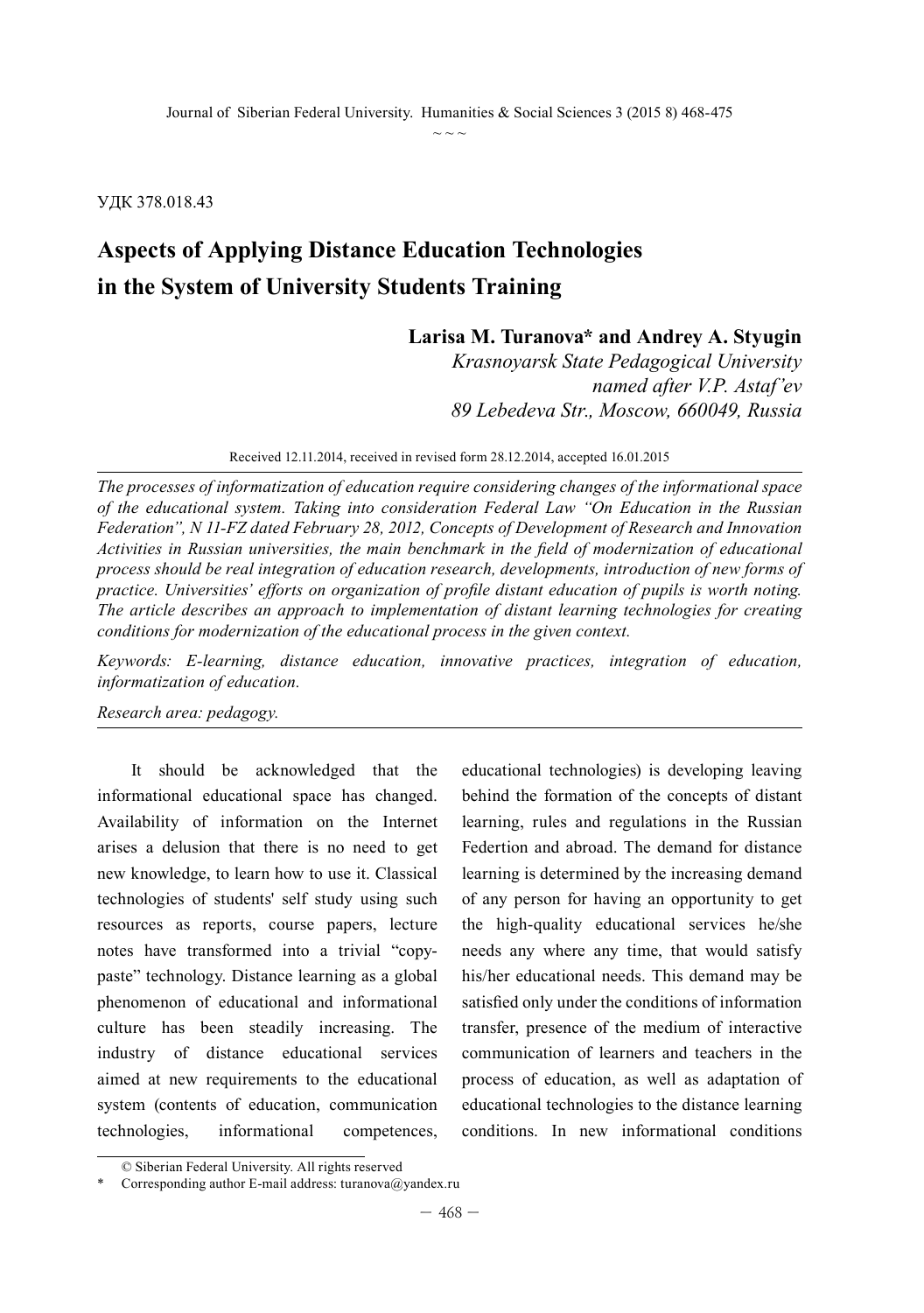the tendencies of competencies transformation in the work with information flows should be considered.

This university programme in the area of distance learning development is based on the following prospected changes in the system of education:

> 1. Forecast development of information technologies

1.1 The rate of information technologies development will remain high providing an opportunity to implement new efficient network technological solutions, technologies of access to the information resources.

1.2 The rate of technology development will remain high giving an opportunity to use new equipment to provide efficient forms of organization of interaction of participants of the educational process, work with different types of information.

1.3 Computer technologies, telecommunication equipment, provision of network technologies will cost less. The cost of complex network decisions will cost more.

2. Forecast changes in the regulative documents about education.

2.1 Distance learning form will be introduced for all levels of education.

2.2 The tendecy for increasing the proportion of self-study for students in educational standards and programmes of higher education will be preserved.

2.3 Requirements to the organization of research and practical work of students will be raised.

3. Forecast tendencies for changes in the role and objectives of the teacher in the conditions of learners' open access to the informational resources of the society

3.1 The function of the teacher as a carrier of subject information will be downplayed

3.2 The function of the teacher as a tutor in the process of organization of teaching will increase, the objectives of teaching how to work with information (mainly, analysis of information, work with meaning, search for information in different information systems) will be strengthened.

3.3 The competent approach in education will gain its priority, the importance of the teacher's competence in applying information technologies (technology aspect) and working with information (content and conceptual aspects) will increase.

In view of the above, the distance learning programme development appear to have the following objectives:

1) Development of the system of learning in Krasnoyarsk State Pedagogical University named after V.P. Astaf'ev for all modes of study basing on implementation of distance learning technologies as:

- a supplement to the classical education system;
- means of organization of students' selfstudy;
- means of supporting classical educational technologies;
- means of optimization of cthe learning process;
- a form of supplementary education.

2) Creation of technological and organizational conditions for developing a united system of distance learning in the region for:

- research and methodological organization of cultural education for pupils in the electronic educational medium to provide equal conditions of access to quality educational services;
- widening the spectrum of educational services provided to the population of the region by the university using distance learning technologies

 $-469-$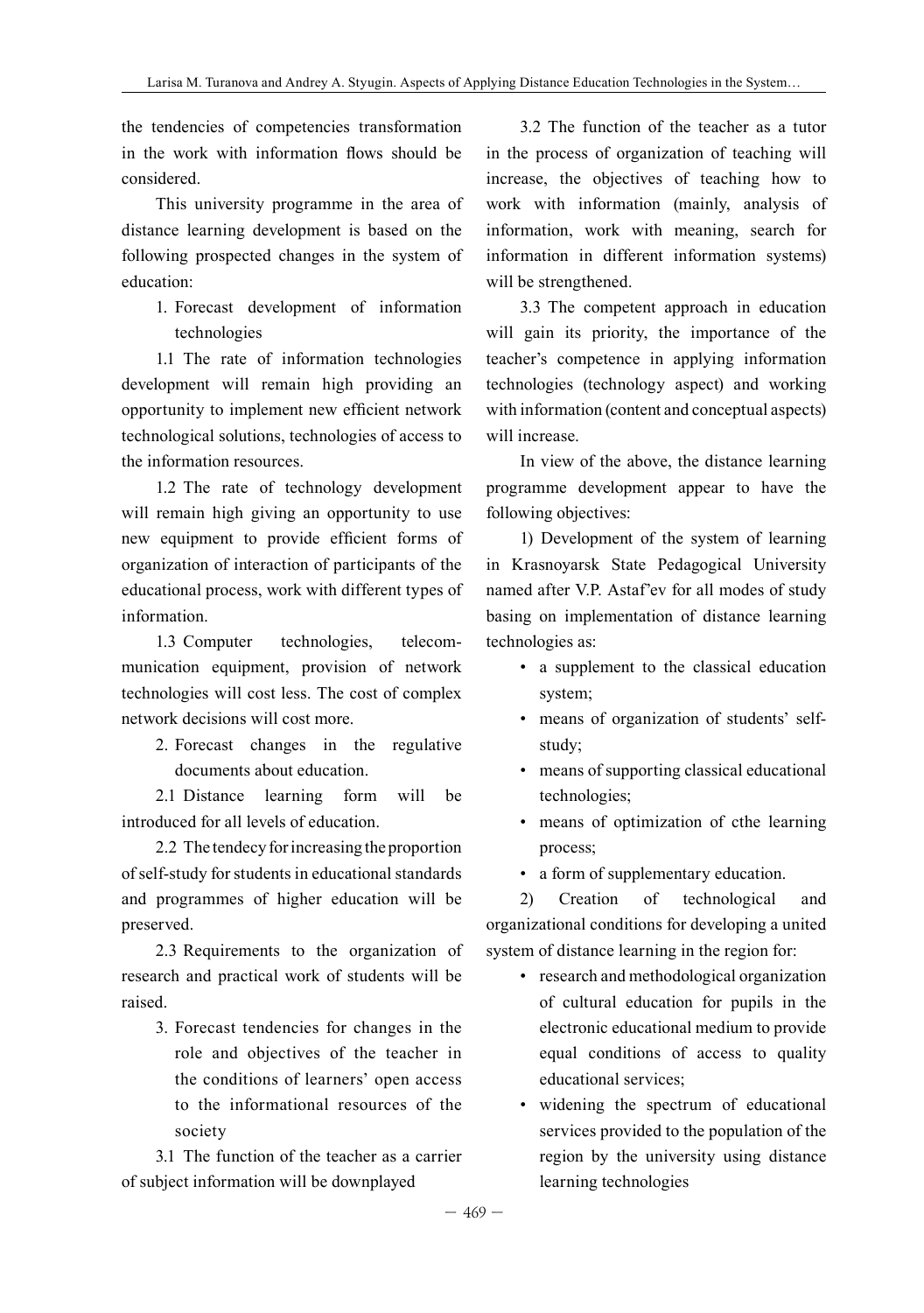To reach the above mentioned objectives, the following programmes are required:

1. To determine development of network and information technologies, development of distance learning technologies as the priority tasks in the development programme of Krasnoyarsk State Pedagogical University named after V.P. Astaf'ev.

2. To form a developed information space of the University, including:

- An opportunity of efficient exchange of information between all structural subdivision of the university (generation of news, an electronic newspaper, an electronic board of advertisements, a schedule, availability of classes etc by all structural subdivisions with the functions of the information management center's modelling)
- Generation of virtual working places for the administration employees and teachers, giving an opportunity:
	- o to plan educational, research and methodological work,
	- o to integrate planning and performance of work of all services;
	- o to regulate management of setting and achieving goals at all levels of the University management;
	- o to use distance learning technologies for educational activities from any place;
	- o to organize copmlete elcetronic paper work between all University structures;
- Generation of a consolidated fund of educational resources (educational, methodological, library) for e-reading with protection from illegal reproduction in accordance with the copyright law
- 3. Development of an authorized system for educational process management with

implementation of distance learning technologies, including:

- a unified electronic shell with a corporate access and delineation of powers with implementation of functions of organizational and methodological interaction of participants of the regional educational space and management in the educational system;
- management systems with an access to studied courses in the educational informational medium with elements of automation integrated with the automated Dean's office;
- a control system for self-study of students and course participants of the University supplementary education system;
- a system for education's quality monitoring.

4. Development of the University's electronic services system under the electronic government concepts

5. Development of the technical assistance system for the self-study of a students and teachers' work

- providing wireless access to electronic information space throughout the University, including all academic buildings, dormitories, service buildings.
- allocation of places and equipment for students' self-study using the University's electronic resources (places with stationary computers and places supposing the use of personal equipment by students and teachers)
- equipping classrooms with technologies allowing the teacher to use projection, network and telecommunications equipment without additional service of engineers;
- allocating and equipping isolated working places for teachers (free access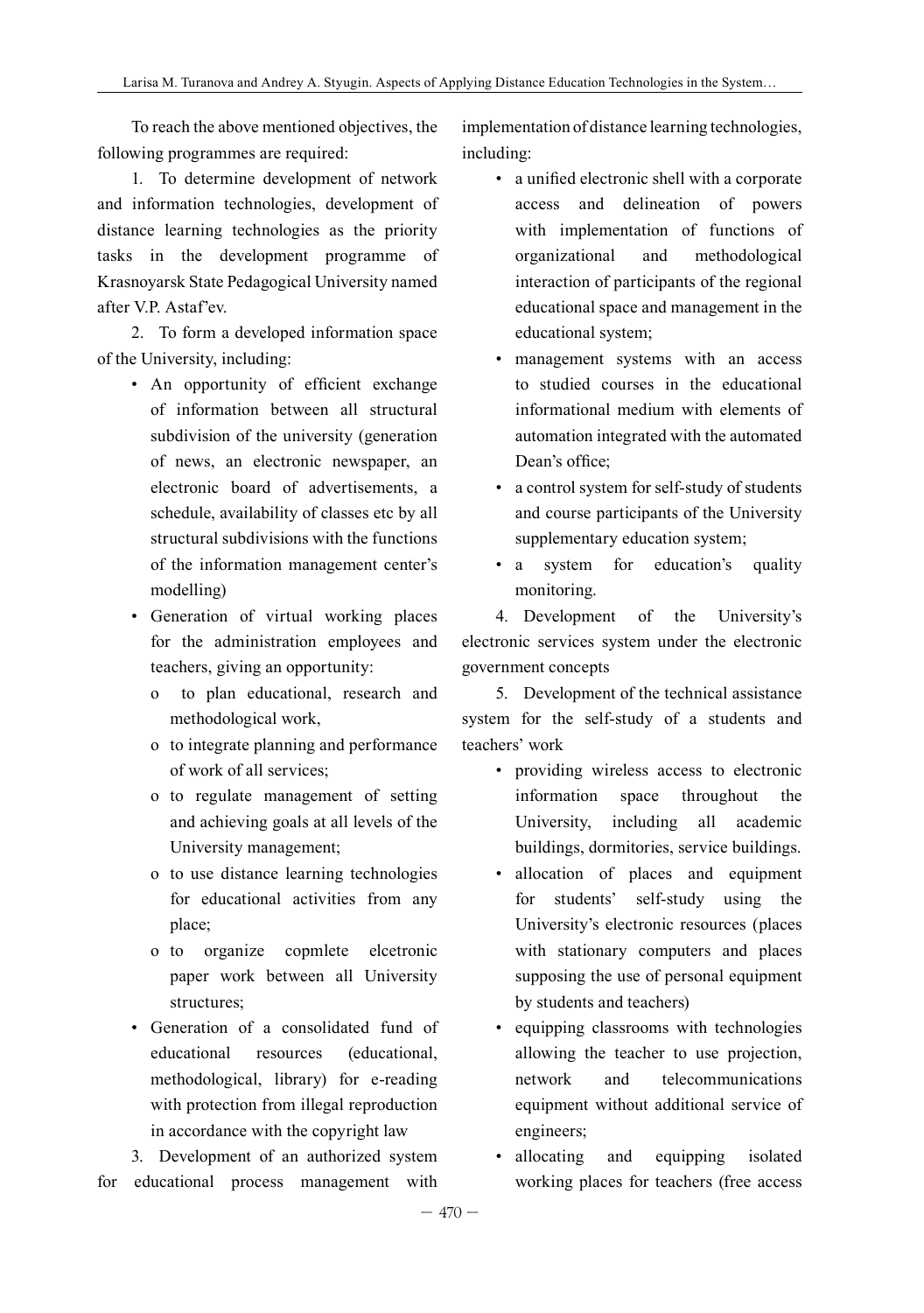work places) for teaching materials with video and audio elements to teach classes by means of teleconference with remote students and course participants.

• Consolidation of all network and telecommunication services in the electronic space of the University to organize various types of interaction between all participants of the educational process and research work.

6. Formation of the documents turnover system, including all the necessary information (via personal pages including the information about conferences, publications, various achievements of teachers and students) to generate dynamic reports of different types for different periods.

Therefore, the University structure requires transformations connected with the formation of a unified information center for efficient management of the work with information. Laboratories and centers developing digital resources (electronic books, video, etc) should be united into a unified service for developing educational contents. It would be also important to establish:

- a virtual technology laboratory to study and adapt technological achievements and new forms of technology in the educational process of the University, conducting research on open and distance learning;
- a department of methodological support and expertise of electronic teaching materials to meet the requirements of the distance learning resources developed within the University and outsourcing
- a department of tutor support for educational programmes and individual courses using distance learning technologies

• a department for development of educational Internet projects with students and teachers of the region

The materials of the meeting of the State Council of the Russian Federation on the issues of Russian education modernization [12] include the following objectives as the priority: "state warranty for availability and equal possibilities to get complete education; new up-to-date quality of preschool, general and vocational education; implementation of efficient regulatory and organizational-economic mechanisms of attracting and using resources in the educational system". Federal Law "On Education in the Russian Federation" [2], N 11-FZ [3] dated February 28, 2012, Concepts of Development of Research and Innovation Activities in Russian universities [10] determine real integration of education research, developments, introduction of new forms of practice as the main benchmark in the field of modernization of educational process.

The following measures should be taken as a prerequisite for achieving the new quality of higher education [12]: "forecasting the needs of the labour market and development of cooperation network of professional educational institutions, recruitment and information agencies, employment services; adjusting vocational education to the needs of territories and regional labour markets".

During his analysis of the influence of innovative development mechanisms on the institute of education, B.V. Sazonov has identified the following requirements, which determine the innovative approach [13]:

- following the dynamics of the "growing" needs of the consumer of services, direct involvement in the formation of new needs of the consumer;
- organization and development of research as the service to generate new funds for meeting new needs of the consumer.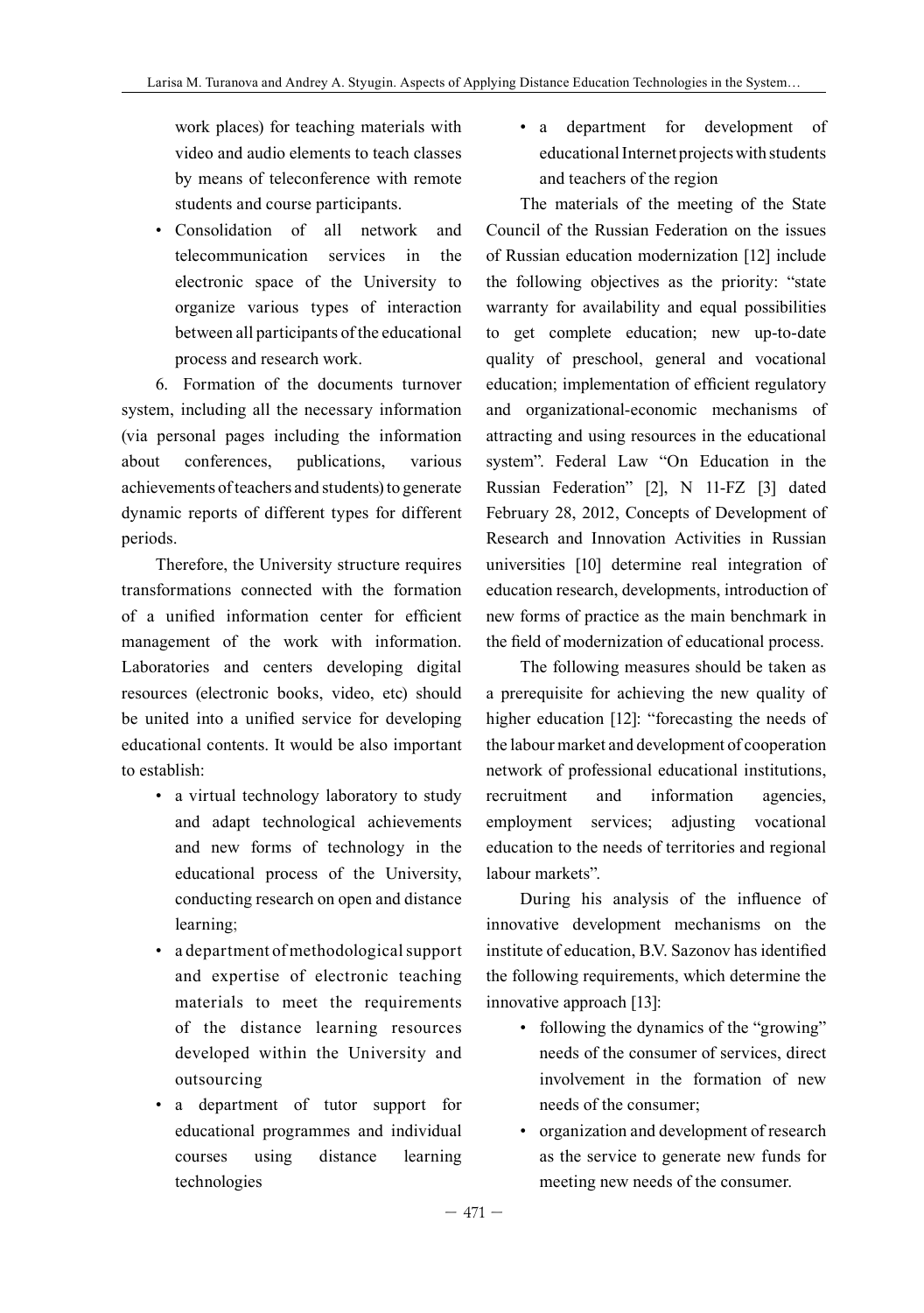Thus, the vector of Russian universities' development as part of the modernization of the education system is defined as the introduction of new forms of practice; organization of profile distance learning for pupils. For pedagogical universities, an important component of cooperation with educational institutions, first of all, the regional ones, is joint search for new approaches and pedagogical techniques for the different stages of the educational system given the current level of information technologies development.

The strategic goal of Krasnoyarsk State Pedagogical University until 2020 is "to meet the demands of the society of the Krasnoyarsk Territory and other regions of Siberia regarding modern qualitative education in the field of pedagogy, sociology and the humanities to increase the human assets, life quality and development of the Krasnoyarsk Territory and other Siberian regions" [14, P. 3]. This is connected with the development of "demanded professional and socially important personal competences of the University students, their personal identity in life and readiness for innovative and creative professional activities and modernization of Russian society" [14, P. 4]. In the thesis research [11], A.V. Maister provides the following determination: "Innovative pedagogical experience is a complex of creative active learning and implementation of knowledge and skills with the elements of novelty and discoveries introduced by the subjects of the regional educational system aimed at its successful modernization given corresponding research, project and management components".

In the view of the above, we consider it important to involve students into activities that allow to form professional experience during different types of practices and research work. For a pedagogical university it is important to involve students into activities that give an opportunity to gain innovative pedagogical experience working

in educational institutions of different types with implementation of modern technologies.

The Distance Learning Center of Krasnoyarsk State Pedagogical University integrates the subjects of the educational process of the University, the University resource centers in the Krasnoyarsk Territory, several departments of education and educational institutions of the Krasnoyarsk Territory in the field of distance learning. Under distance learning we employ the organization of cognitive activities with such pedagogical support, when pedagogical communication is as minimum as possible [16, P. 305]. Teachers of the Krasnoyarsk Territory participate in the "Virtual Classroom" project (the authors of the project are L.M. Turanova, A.A. Stiugin), which is implemented on the technology basis of the University by cluster technology. For students the "Virtual Classroom" project is an opportunity to try their research work in the field of individual methods with the use of distance learning technologies, to implement their project ideas in organization research, pedagogical and cultural work with pupils using distance learning technologies. The "Virtual Classroom" project has given positive results in the experiment on organization of innovative pedagogical practice. Students gain very rewarding experience in such kind of activities. It is not only the specifics of remote organization of educational activities that they learn about; they also get to know the specifics of educational institutions in remote areas of the Krasnoyarsk Territory.

The demand for distance learning in the system of professionally oriented work with pupils is determined by several factors [15, P. 7]: modern information technologies cause an increased interest among pupils; secondary educational institutions, especially small schools have difficulty in providing variability of elective courses; participation of universities in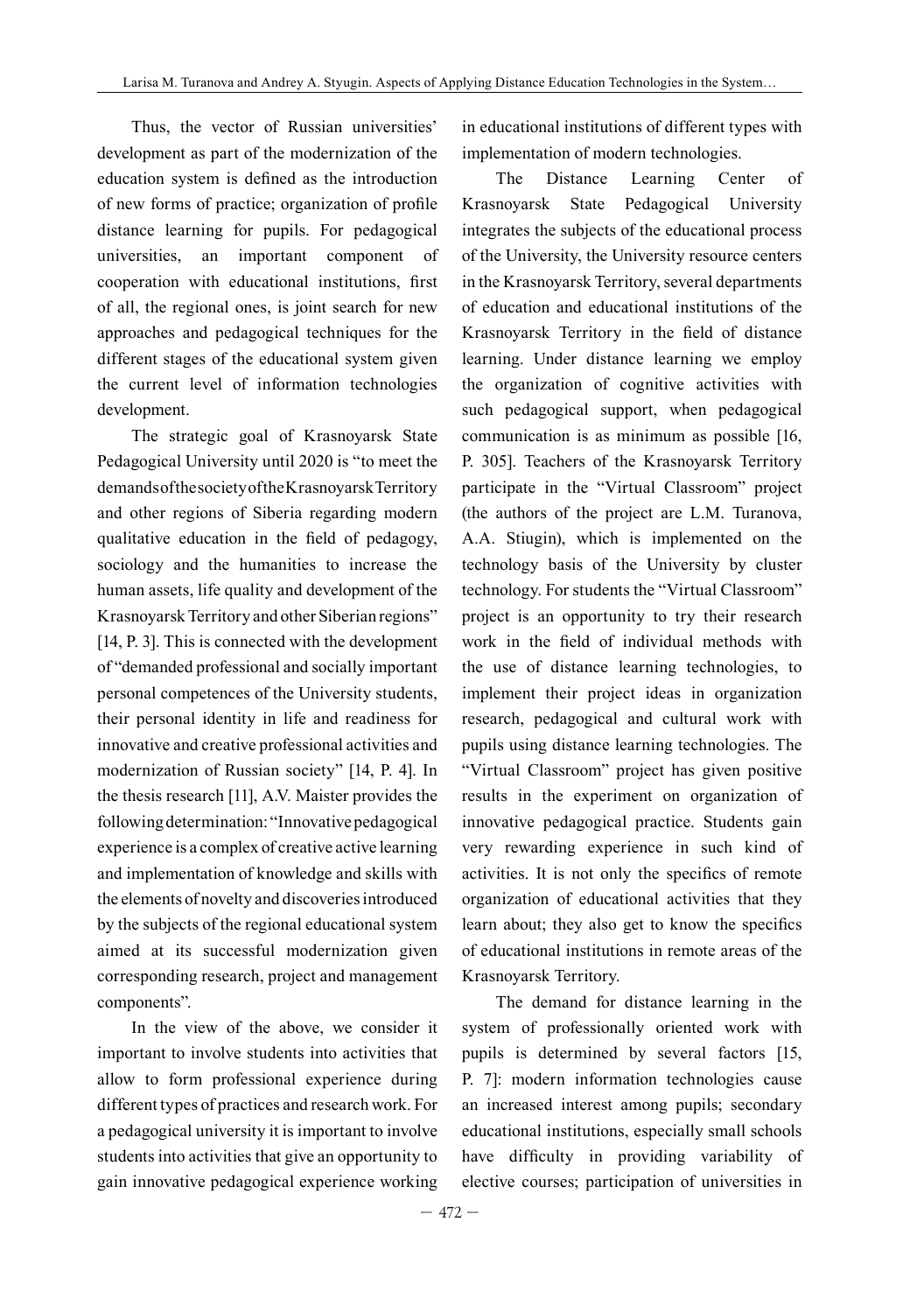professionally oriented work with pupils without distance learning system can not provide equal conditions for pupils from schools in remote areas. We consider it important to involve students of different universities into organization of professionally oriented work with pupils in the fields of their future professional activities.

We consider it important to involve students of different universities into educational activities with pupils, it is especially important for the students of pedagogical universities. Taking into account that "pedagogical work should be not a separate element of extra-curricular pedagogical work, but a required component of pedagogical work integrated into the general process of education and development" [12]. It is up to date to involve students into pedagogical projects with implementation of distance learning technologies.

Students participate in generation of new forms of cooperation by joining the cooperative activities of the University with educational institutions of the Krasnoyarsk Territory within the framework of "Days of Krasnoyarsk State Pedagogical University", participating in exhibitions, concerts and round-table discussion involving pupils, students and educational workers where topical problems of education were discussed: joint scientific and methodological conferences, lectures, museum programmes etc. Therefore, pedagogical training widens the possibilities of forming social and personal competences of University students, their life identity and readiness for innovative creative professional activities.

Taking into consideration that "school in the broader meaning of the word should become the most important factor of humanization of social and economic relations, formation of new life settings of a person", oriented at the active position and decision-making in the conditions of uncertainty, able for cooperation,

intercultural cooperation and development of new social approaches and practices [12], the Distance Learning Center of Krasnoyarsk State University actively works with students in terms of searching for innovative forms of cooperation with educational institutions of the Krasnoyarsk Territory, with implementation of distance learning technologies. A student project "Organization of the System of Psychological and Pedagogical Consulting of Parents and Professional Support for Teachers of Taimyr, Dolgano-Nenetsk Municipal District Using Distance Learning Technologies" (supervisor A.A. Stiugin) implemented with the scientific ad methodological support of the department of distance education became the prize winner of the competition of student projects under the order of the municipal institutions held by the Krasnoyarsk Regional Fund of Support of Research and Technological Activities. The following student projects participate in the competition: "Development of the Virtual Museum Medium for Storage and Study of History of the Peoples of Taimyr Dolgano-Nenetsk Municipal District for Support of Ethno-Cultural Objects As a National and Regional Component of Basic Education"; "Children and Youth Recruitment Art Agency as a Prerequisite for Development of the System of Supplementary Education in Bogotol Town",

Therefore, in our opinion involvement of students into different kinds of future professional activities with implementation of distance learning technologies meets the requirements of modern education, trends of humanization of social and economic relations, and contributes to the formation of new life settings of the student's personality oriented at the active position and decision making in the conditions of uncertainty, able for cooperation, intercultural cooperation and development of new social approaches and practices, formation of innovative pedagogical experience.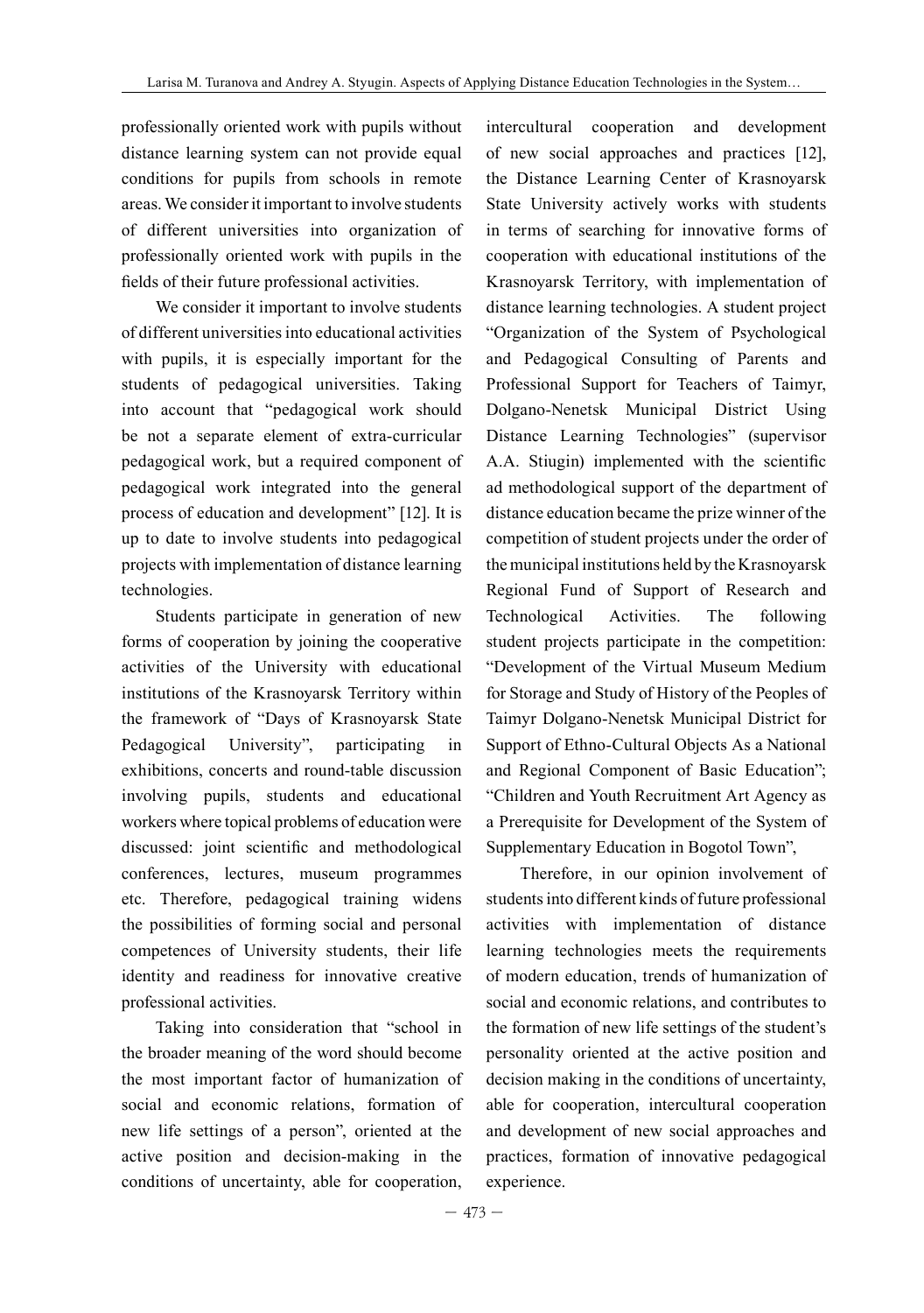#### **References**

1. Bukharov A.V., Zinov V.G., Kirko V.I. *Ob universitetskoi structure universitetskikh kompleksov* [About University Structure of the University Complexes] // Innovations. 2008. No. 7. P.3 8-43.

2. Federal Law "About Education of the Russian Federation" [Online Resource] Available at :http://base.consultant.ru/cons/cgi/online.cgi?req=doc;base=LAW;n=132509;dst=4294967295;rnd=0.2 4894562540813614;from=121836-0

3. Federal Law N 11-FZ dated February 28, 2012 [Online Resource] Available at: http://base. consultant.ru/cons/cgi/online.cgi?req=doc;base=LAW;n=126574

4. Karlova O.A., Koptseva N.P., Kirko V.I., Reznikova K.V., Zamaraeva Iu.S., Sertakova E.A., Kistova A.V. Shishatsky N.G., Viktoruk E.A., Viktoruk E.N. et al. *Novoe budushchee Sibiri: ozhidaniia, vyzovy, resheniia* [New Future of Siberia: Expectations, Challenges and Decisions], Krasnoyarsk, 2013.

5. Kirko V.I., Pack N.I., Malakhova E.V. Education for the Future: New Strategies of Distance Education for the Universities of Eastern Siberia // Turkish Online Journal of Distance Education. 2014. V.15 (1): 23-32.

6. Koptseva N.P., Kirko V.I. Specificity of Ethnogeny Indigenous Peoples of Central Siberia in the Transition from the Traditional Type of Society to Modern Society. Life Sci J 2014;11(7):409–413.

7. Koptseva N.P., Kirko V.I.. Modern Specificity of Legal Regulation of Cultural Development of the Indigenous Peoples of the Arctic Siberia under the Global Transformations. Life Sci J 2014;11(9):314-319.

8. Koptseva N.P., Kirko V.I. Post-Soviet Practice of Preserving Ethnocultural Identity of Indigenous Peoples of the North and Siberia in Krasnoyarsk Region of the Russian Federation. Life Sci J 2014;11(7):180-185.

9. Koptseva N.P., Kirko V.I. The Information Basis for Formation of Positive Ethnic Identities in the Process of Acculturation of Indigenous Peoples of the Arctic Siberia (Krasnoyarsk, Russia). Life Sci J 2014;11(8):479-483.

10. *Konseptsiia razvitiia issledovatel'skoi i innovatsionnoi deiattel'nosti v rossiiskikh vuzakh* [Concepts of Development of Research and Innovative Activities in Russian Universities] [Online Resource] Available at: http://base.consultant.ru/cons/cgi/online. cgi?req=doc;base=EXP;n=506134

11. Maister A.V. *Innovatsionny pedagogicheskii opyt kak factor modernizatsii regional'noi sistemy obrazovaniia* [Innovative Pedagogical Experience As a Factor of Modernization of the Regional Educational System] /author's abstract of the thesis/ Cheliabinsk, 2009. [Online Resource] Available at: http://www.ceninauku.ru/info/page\_11775.htm

12. *Modrnizatsiia rossiiskogo obrazovaniia: dokumenty i materialy* [Modernization of Russian Education: Documents and Materials] / Editor E.D. Dneprov/ State Institution Higher School of Economics, Moscow: 2002. 332 p. [Online resource] Available at: http://ecsocman.hse.ru/ data/497/700/1219/5.pdf

13. Sazonov B.V. *Problemy i puti modernizatsii rossiiskogo obrazovaniia* [Problems and Ways of Modernization of Russian Education] /*Nekommercheskii nauchnyi Fond "Institut razvitiia im. G.P. Shchedrovitskogo* [Non-commercial Research Foundation "Institute of Development named after G.P. Schedrovitsky] [Online Resource] Available at: http://www.fondgp.ru/lib/mmk/49/#\_ftnref4